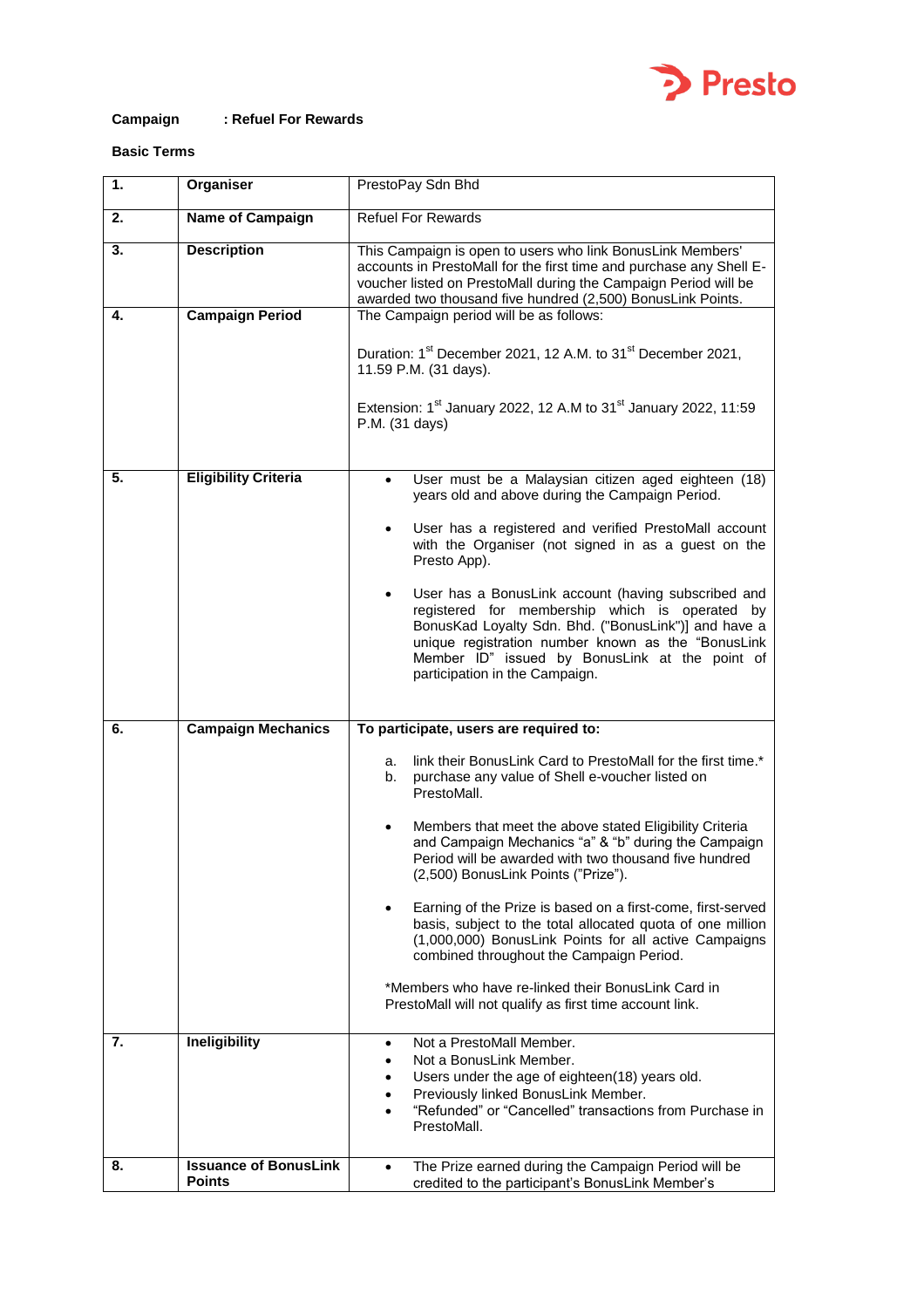

# **Campaign : Refuel For Rewards Lucky Draw**

## **Basic Terms**

| 1. | Organiser                   | PrestoPay Sdn Bhd                                                                                                                                                                                                                                                                                                                                                                                                                                                                                                                                                        |
|----|-----------------------------|--------------------------------------------------------------------------------------------------------------------------------------------------------------------------------------------------------------------------------------------------------------------------------------------------------------------------------------------------------------------------------------------------------------------------------------------------------------------------------------------------------------------------------------------------------------------------|
| 2. | Name of Campaign            | Refuel For Rewards Lucky Draw                                                                                                                                                                                                                                                                                                                                                                                                                                                                                                                                            |
| 3. | <b>Description</b>          | This Campaign is open to users who bind BonusLink Cards with<br>PrestoMall and successfully purchase any Shell E-Voucher from<br>PrestoMall during the Campaign Period.                                                                                                                                                                                                                                                                                                                                                                                                  |
| 4. | <b>Campaign Period</b>      | The Campaign period will be as follows:<br>Duration: 1 <sup>st</sup> December 2021, 12 A.M. to 31 <sup>st</sup> December 2021,<br>11.59 P.M. (31 days).<br>Extension: 1 <sup>st</sup> January 2022, 12 A.M to 31 <sup>st</sup> January 2022, 11:59<br>P.M. (31 days)                                                                                                                                                                                                                                                                                                     |
| 5. | <b>Eligibility Criteria</b> | User must be a Malaysian citizen aged eighteen (18)<br>$\bullet$<br>years old and above during the Campaign Period.<br>User has a registered and verified PrestoMall account<br>with the Organiser (not signed in as a guest on the<br>Presto App).<br>User has a BonusLink Card [having subscribed and<br>$\bullet$<br>registered for membership which is operated by<br>BonusKad Loyalty Sdn. Bhd. ("BonusLink")] and have a<br>unique registration number known as the "BonusLink<br>Member ID" issued by BonusLink at the point of<br>participation in the Campaign. |
| 6. | <b>Campaign Mechanics</b>   | To participate, users are required to:<br>bind existing or new BonusLink Card in PrestoMall.<br>a.<br>b.<br>purchase any value of Shell E-voucher listed on<br>PrestoMall.<br>Meet the Eligiblity Criteria and Campaign Mechanics "a"<br>$\bullet$<br>and "b" during the Campaign Period will auto-enroll<br>users in the Lucky Draw.<br>For every purchase of one (1) Shell E-voucher<br>regardless of the value, Member will be entitled to one<br>(1) chance in the Lucky Draw.<br>For example:                                                                       |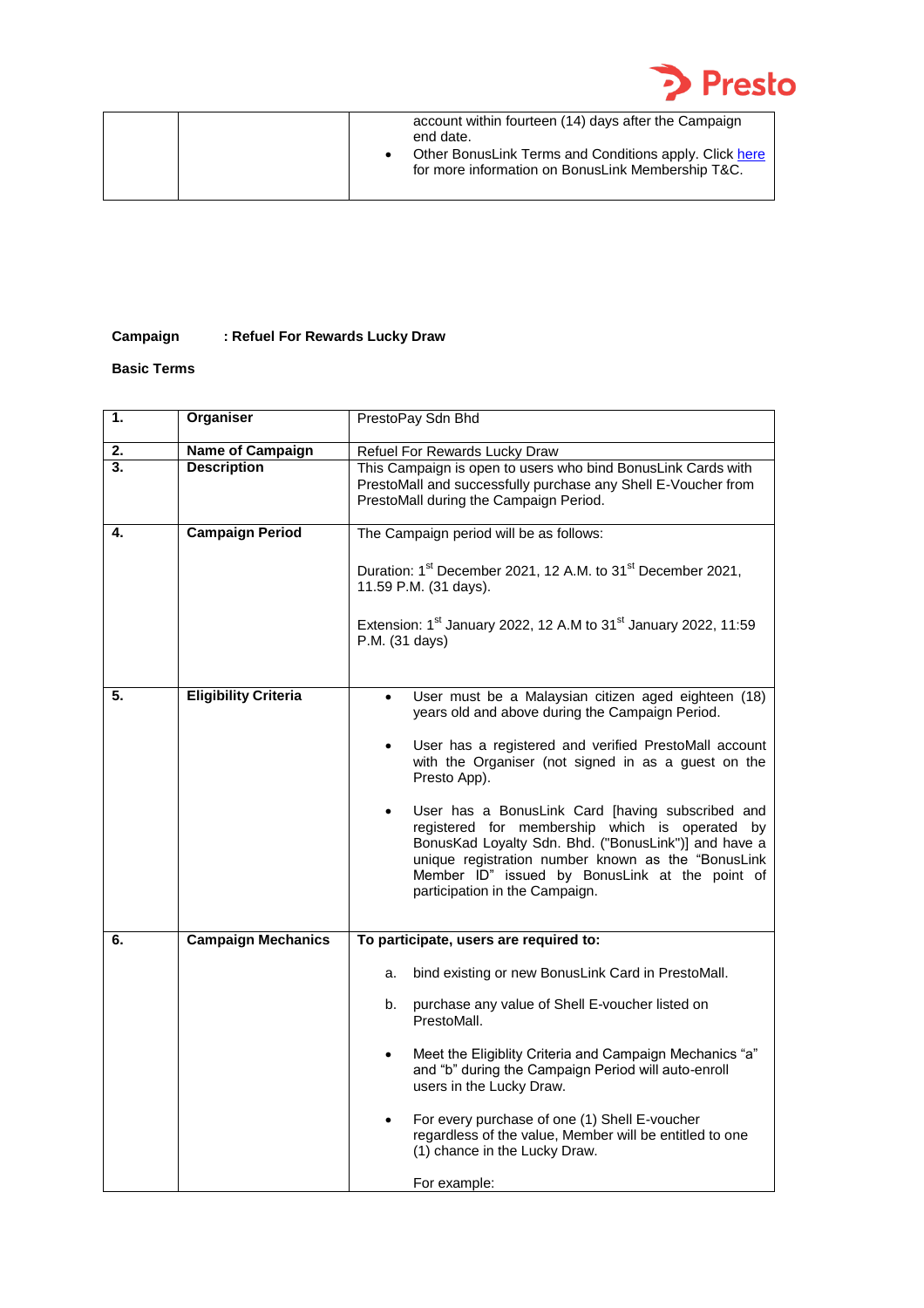

|     |                                                   | User A purchase:<br>2X RM30 Shell E-Vouchers<br>a.<br>2X RM50 Shell E-Vouchers<br>b.                                                                                                                                                                                                        |
|-----|---------------------------------------------------|---------------------------------------------------------------------------------------------------------------------------------------------------------------------------------------------------------------------------------------------------------------------------------------------|
|     |                                                   | Total Shell E-Vouchers purchased: 4<br>Therefore, User A will be entitled to four (4) chances in<br>the Lucky Draw.                                                                                                                                                                         |
|     |                                                   | Shell E-Voucher(s) purchased from PrestoMall is subject<br>to PrestoMall's T&C.                                                                                                                                                                                                             |
| 7.  | <b>Lucky Draw Prize</b>                           | Only three (3) winners will be selected from the Lucky<br>$\bullet$<br>Draw during the Campaign Period.                                                                                                                                                                                     |
|     |                                                   | Lucky Draw Prizes will be as follows:                                                                                                                                                                                                                                                       |
|     |                                                   | 1 <sup>st</sup> Prize: 60,000 BonusLink Points<br>2 <sup>nd</sup> Prize: 30,000 BonusLink Points<br>3rd Prize: 10,000 BonusLink Points                                                                                                                                                      |
|     |                                                   | All Prizes are non-transferable, non-refundable, and non-<br>exchangeable for cash or any other kind whether in part<br>or full.                                                                                                                                                            |
|     |                                                   | The Organiser reserves all rights at any time, at its<br>absolute discretion without prior notice to substitute the<br>Prizes with another equivalent value to the BonusLink<br>Points.                                                                                                     |
| 8.  | <b>Lucky Draw Date and</b><br><b>Announcement</b> | The Lucky Draw will be conducted between 3/01/2022 -<br>$\bullet$<br>7/01/2022 for purchases made during December 2021.                                                                                                                                                                     |
|     |                                                   | Winner's announcement will be posted latest by 10/01/2022<br>via Presto's Facebook Page for December 2021 participants.                                                                                                                                                                     |
|     |                                                   | The extended Lucky Draw will be conducted between<br>3/02/2022 - 7/02/2022 for purchases made during<br>January 2022.                                                                                                                                                                       |
|     |                                                   | Winner's announcement will be posted latest by 10/02/2022<br>via Presto's Facebook Page for January 2022 participants.                                                                                                                                                                      |
|     |                                                   | All winners will be notified via e-mail used to register for<br>PrestoMall account.                                                                                                                                                                                                         |
| 9.  | <b>Ineligibility</b>                              | Not a PrestoMall Member.<br>Not a BonusLink Member.<br>Users under the age of eighteen(18) years old.<br>"Refunded" or "Cancelled" transactions from Purchase in<br>PrestoMall.                                                                                                             |
| 10. | <b>Issuance of BonusLink</b><br><b>Points</b>     | Prizes won from the Lucky Draw will be credited to<br>participants' BonusLink Members' accounts within<br>fourteen (14) days after the winners' announcement is<br>made.<br>Other BonusLink Terms and Conditions apply. Click here<br>for more details regarding BonusLink Points Issuance. |
|     |                                                   |                                                                                                                                                                                                                                                                                             |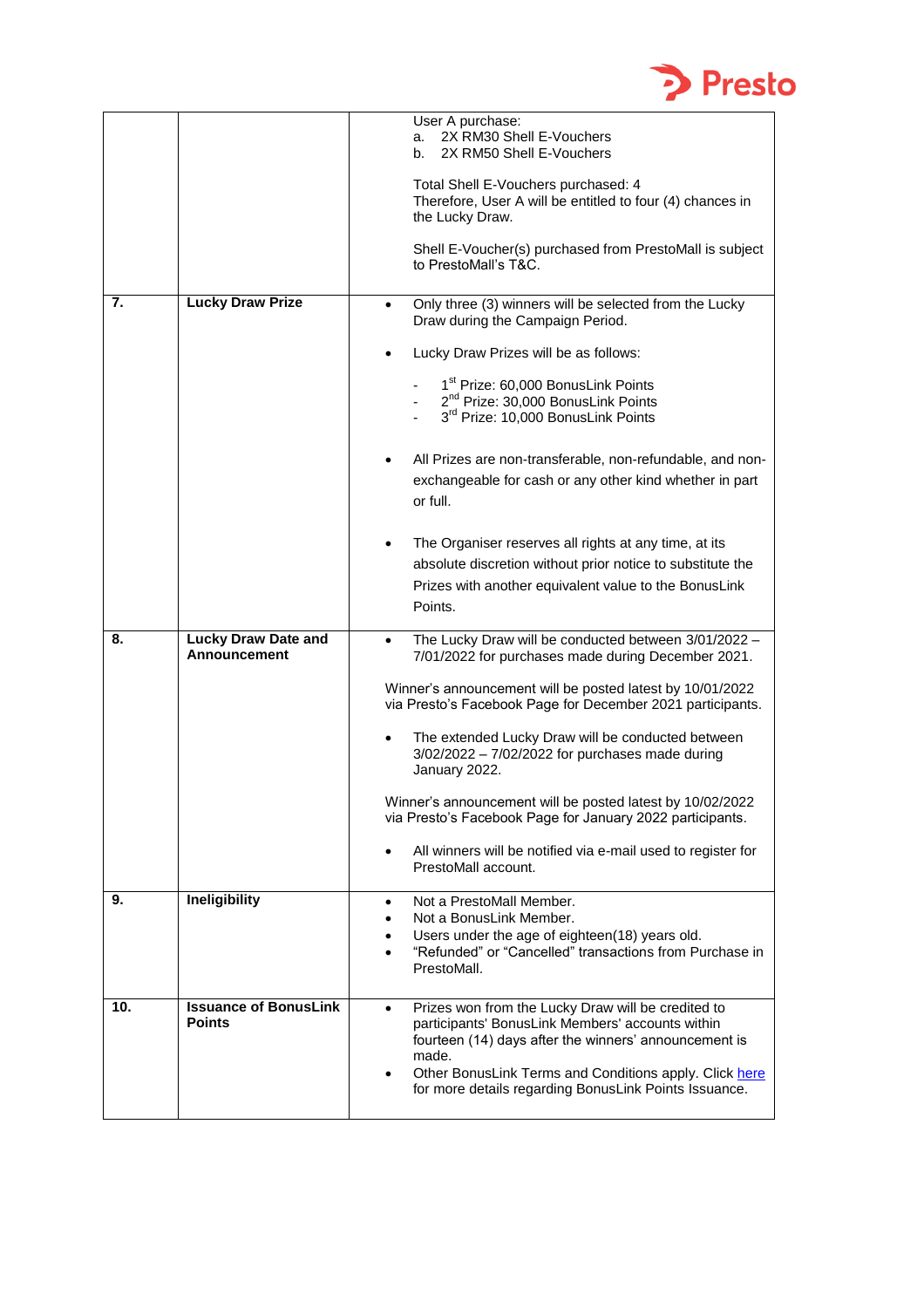

### **Other Terms & Conditions**

#### **1. INTRODUCTION**

- 1.1 This Campaign Standard Terms and Conditions ("Standard T&C") shall govern the Campaign that is organised by the Organiser as named in the Basic Terms. The Standard T&C shall be in addition to the terms as set out in the Basic Terms (the Basic Terms and the Standard T&C shall collectively be referred to as "Terms and Conditions").
- 1.2 The Campaign will be held during the Campaign Period as set out in the Basic Terms. The Organiser reserves the right to vary, postpone or reschedule the dates of the Campaign or extend the Campaign Period at its sole discretion.
- 1.3 The brief mechanism of the Campaign is set out in the Basic Terms. The Participants must adhere to the mechanism of the Campaign as may be briefed and communicated to the Participants by the Organiser from time to time during the Campaign Period.
- 1.4 The Eligibility Criteria of the Campaign is as set out in the Basic Terms.
- 1.5 The Organiser reserves the right to at any time, change, amend, delete or add to the Terms and Conditions and other rules and regulations including the mechanism of the Campaign at its absolute discretion.
- 1.6 The Organiser may terminate or suspend the Campaign at any time at its absolute discretion in which case, the Organiser may elect not to award any prize. Such termination or suspension will not give rise to any claim by the Participants. If the Campaign is resumed by the Organiser, the Participants shall abide by the Organiser's decision regarding resumption of the Campaign and disposition of the Prizes.

#### 2. **DISQUALIFICATION**

The Organiser reserves the right to disqualify Participants and/or revoke the Prize (at any stage of the Campaign) if:-

- The Participants are ineligible or does not meet any of the Eligibility Criteria; or
- The Participants breaches any of the Terms and Conditions or other rules and regulations of the Campaign or violated any applicable laws or regulations; or in the Organiser's sole determination, it believes that the Participants have attempted to undermine the operation of the Campaign by fraud, cheating or deception.
- In the event of a disqualification after the Prize has been awarded, the Organiser reserves the right to demand for the return of the Prize or payment of its value from the ineligible Participants.
- Whilst the Organiser will endeavour to conduct necessary verifications on the eligibility of Participants, failure to disqualify any ineligible Participants shall not be deemed a breach by the Organiser.

#### 3. **PROMOTIONAL ACTIVITES**

- 3.1 The Organiser and/or its affiliates reserve the right to send Whatsapp Instant Messaging (IM) or email notification to the Participants' mobile phone numbers or email address containing information and promotional activities regarding any other Presto promotions.
- 3.2 If a Participant does not wish to receive such IM or email, the Participant is required to inform the Organiser via email to opt-out from future promotions.

## 4. **GOVERNING LAW**

4.1 The Terms and Conditions of the Campaign shall be construed, governed and interpreted in accordance with the laws of Malaysia.

#### 5. **LIMITATION OF LIABILITY**

- 5.1 The Participant acknowledges that his/her participation in the Campaign shall be at his/her own risks.
- 5.2 The Organiser will not be responsible or liable for
	- any delay and/or failure in receiving and sending a Campaign Entry as a result of any network, communication, ISP or system error, interruption and/or failure experienced by the Organiser or the Participants' telecommunication service provider and/or resulting from participation or the downloading of any materials in the Campaign. In the event of such error, interruption and/or failure, the Organiser shall not be responsible or liable for any failure encountered by any Participants to participate in the Campaign or any failure encountered by the Organiser in fulfilling its obligations hereunder.
	- any problem, loss or damage of whatsoever nature suffered by the Participants or any party due to negligence.
	- any error (including error in notification of Campaign winners), omission, interruption, deletion, defect, delay in operation or transmission, communications line failure, theft, destruction, alteration of, or unauthorized access to entries, or entries lost or delayed whether or not arising during operation or transmission as a result of server functions, virus, bugs or other causes outside the Organiser's control.

#### 6. **INDEMNITY**

6.1 The Participants forever waive, release and discharge the Organiser, its agencies, sponsors and representatives from and against, any and all liabilities, costs, loss, damages or expenses which the Participants or any party claiming through the Participants hereafter may have arising out of acceptance of any